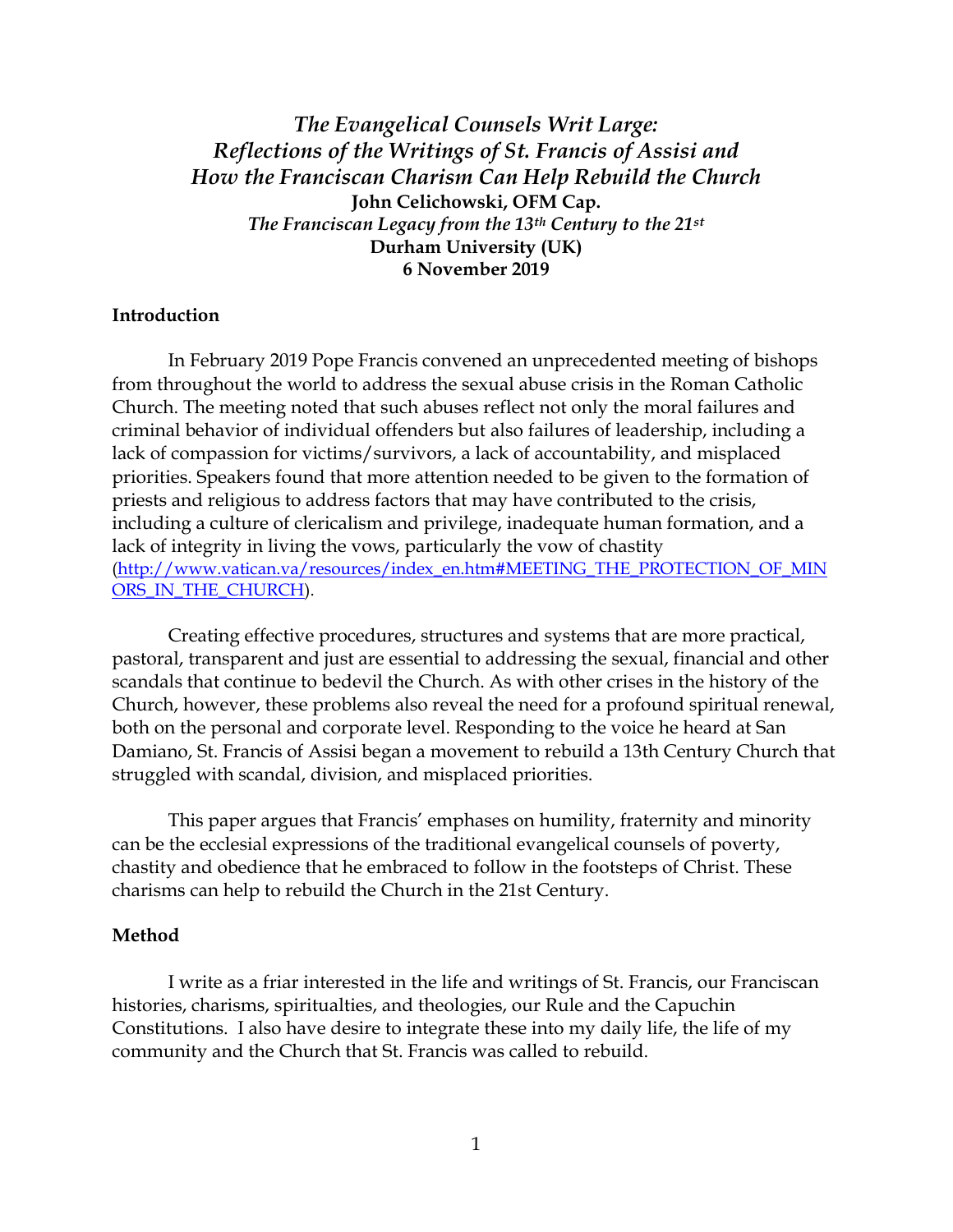However, I am not a Franciscan scholar. The formal training and instruction I have received has come through the initial and continuing formation programs of my province. These have been enhanced by my experiences in provincial leadership and in my service on bodies such as the Justice, Peace and Integrity of Creation Commission of the Capuchin Order, the Board of Directors of Franciscans International, and as a participant at our Capuchin General Chapter in 2012, when we substantially rewrote our Constitutions and also overwhelmingly approved a proposal to address the issue of sexual abuse of minors.

Here I have chosen to limit my sources to the writings of St. Francis, namely:

- *St. Francis' Prayer Before the Crucifix* (1205/1206)
- *1st Version of the Letter to the Faithful (Earlier Exhortation to Brothers and Sisters of Penance,* 1209-1215)
- *2nd Version of the Letter to the Faithful* (1220)
- *Letter to the Clergy* (Later Edition, 1220)
- *First Letter to the Custodians* (1220)
- *Letter to the Rulers of the Peoples* (1220)
- *Letter to the Entire Order* (1225-1226)
- *The Testament* (1226)
- *The Admonitions* (undated)

The source and translation that I have used for these reflections is *St. Francis of Assisi, Early Documents, Vol. I: The Saint,* edited by Regis Armstrong, OFM Cap., J.A. Wayne Hellmann, OFM Conv., and William J. Short, and published by New City Press in 1999 (hereinafter, *Early Documents I*).

The genius of St. Francis' response to the call of the crucified Lord that he received at San Damiano—"Francis, rebuild my church, which is falling into ruin" was in recognizing that reform of the Body of Christ ultimately depended on the conversion of its members. Just as St. Paul observed that if one member of the body suffers the rest of the body suffers with it, and if one rejoices the rest share in that joy (1 Corinthians 12:26), Francis saw that personal reform and institutional reform were interdependent. Reformed structures without the conversion of those working within those structures are bound to fail. Personal conversion without the development of a supportive culture and structures that reflect those changes will lead to frustration and discouragement.

The evangelical counsels of poverty, chastity and obedience are part of the foundation of religious life, and failure to live them with integrity is also a fundamental cause of the crisis afflicting the church. Lavishing gifts in the process of grooming someone for sexual abuse or exploitation and the pride bred and reinforced by clericalism are failures to live the vow of poverty. Sexual harassment, abuse,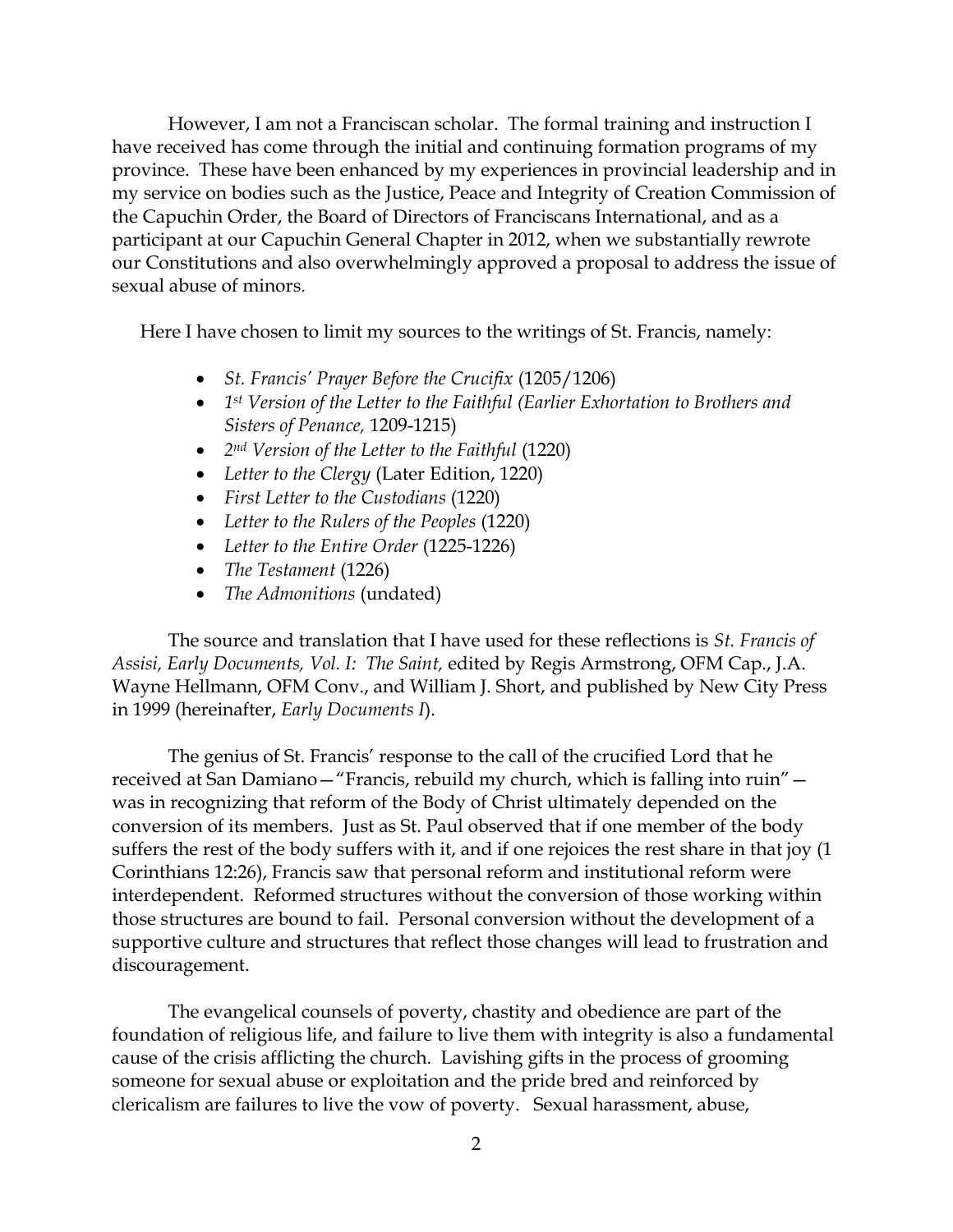exploitation or involvement with a minor or an adult is an obvious violation of the vow of chastity. Refusal to abide by the rules and boundaries that apply to all other religious and ministers is a form of disobedience. Engaging in acts of cover-up or treating victims as threats rather than wounded brothers and sisters only serves to exacerbate the destructive effects of those transgressions. Wounds are reopened and deepened rather than healed.

St. Francis lived at a time when various forms of corruption and violations of the vows were destroying the Church. Public confidence was at such a low ebb that populist movements like the Cathari and Albigensians flourished. Violence, rather than love and reason, was often relied upon to settle disputes inside and outside the Church.

# *St. Francis' Prayer Before the Crucifix* **(1205/1206) [***Early Documents I,* **40]**

Francis begins this prayer by asking God to "enlighten the darkness" of his heart and to give him several gifts, each of which are needed as we confront personal and institutional sin and failure in the Church:

- "True faith"—In God, not in human beings.
- "Certain hope" In the power of God's grace to effect deep and lasting change.
- "Perfect charity" To victims/survivors, offenders, the angry and scandalized faithful, failed leaders, the media, etc.
- "Sense and knowledge" Regarding the various manifestations of sexual and other forms of abuse, and their causes, effects, remedies. Two generations ago, sexual abuse in the Church was viewed primarily as a moral failure, something that could be addressed with the Sacrament of Penance and spiritual direction. Then it was viewed more as a psychological problem that could be addressed therapeutically. Today it is understood much more comprehensively: as a crime as well as a moral failure; as a problem involving all dimensions of a person (spiritual, emotional, psychological and physical); as an institutional failure as well as a personal failure.

# *1st Version of the Letter to the Faithful (Earlier Exhortation to Brothers and Sisters of Penance,* **1209-1215) [***Early Documents I,* **41-44]**

Echoing what Jesus called the two greatest commandments of the Mosaic Law, Francis urges us to love God with our whole hearts, souls, minds and strength, and love our neighbors as ourselves. When these commandments are lived authentically, human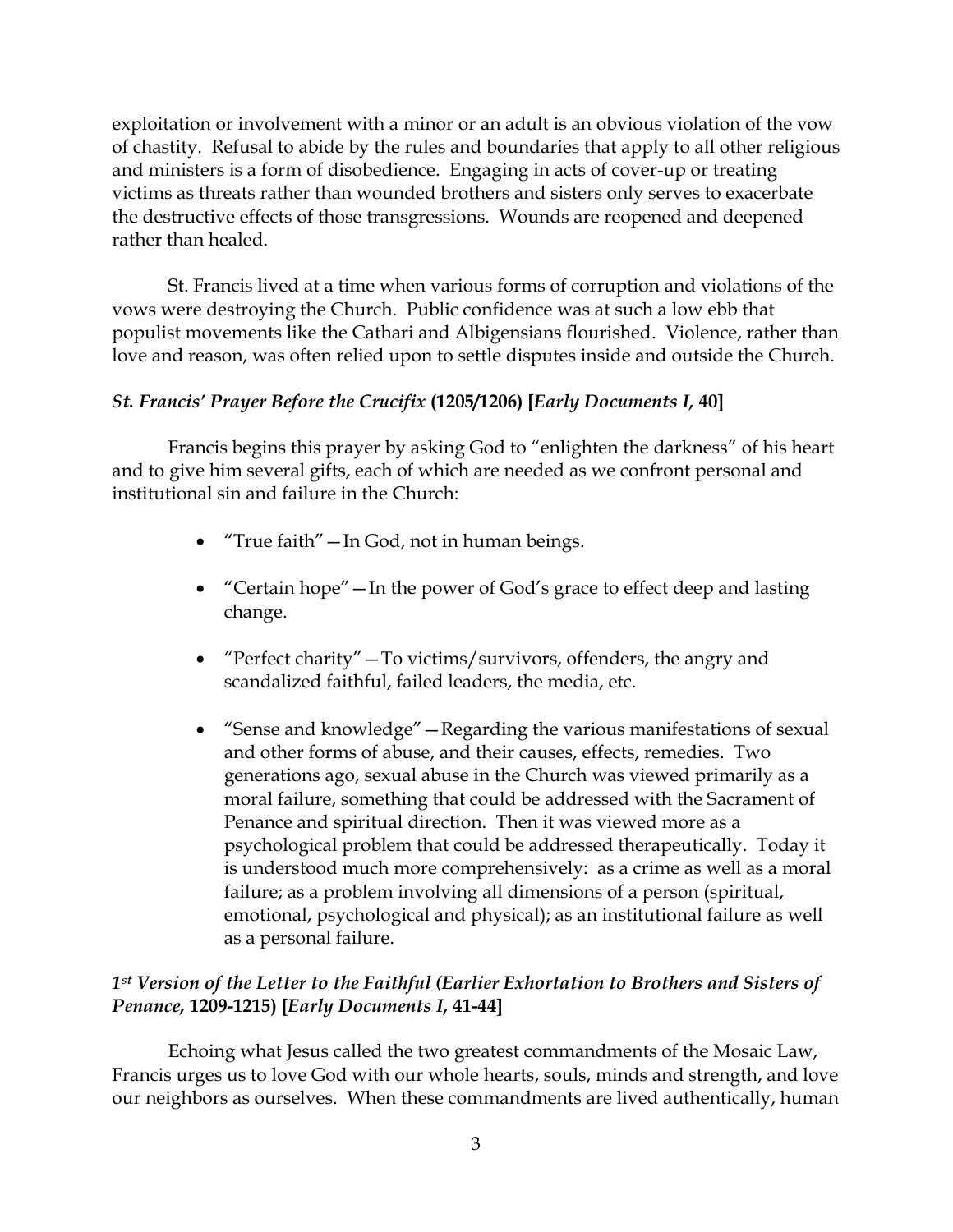relationships are healthy and there is less risk of abuse; and if abuse does occur, the responses are prompt, compassionate and effective.

Francis writes that we should "hate our bodies with their vices and their sins." This sounds extreme and even unhealthy to our modern ears, but it also reminds us that we are the agents of our actions. When we sin, we are called to take personal responsibility for what we have done. It is not unusual for offenders to blame others or circumstances for their abuses, but justice and healing are greatly aided when they take ownership of what they have done. It is the foundation for producing what Francis describes as "worthy fruits of penance."

Failure to do such penance, he maintains, is a form of spiritual blindness and a sign that one has been deceived by "the flesh, the world, and the devil. He reminds us that one day we will be held accountable by Christ. At the same time, Christ comes to our aid through the grace of the Eucharist, strengthening and encouraging us on our lifetime pilgrimage of conversion and becoming more and more like him.

### *2nd Version of the Letter to the Faithful* **(1220?) [***Early Documents I,* **45-51]**

St. Francis underscores the importance of spiritual practices and disciplines such as confession and the Eucharist (22-24). When priests or religious forget these fundamental dimensions of their lives along with other practices like regular spiritual direction, they become prey to burnout, a lack of self-awareness, and unhealthy or selfdestructive ways of dealing with stress like alcohol and other drug abuse, pornography, gambling, etc.

When healthy spiritual practices and disciplines are in place, it will be evident in what Francis identifies as the fruits of penance: love of neighbor as self, rendering judgment with mercy, charity and humility, almsgiving, fasting and abstinence, and reverence for churches and clergy (25-35). These will include an obedience that is accepts authority but is not so absolute that it neglects the demands of a well-formed conscience.

Authority, in turn, will be exercised with virtues like humility, simplicity, mercy, wisdom, prudence (42-45). In the history of the Church's battle with the menace and scandal of sexual abuse, those virtues have too often been lacking. Humility would have helped bishops and religious superiors to have less concern for avoiding scandal and more concern for the needs of victims/survivors. Simplicity would have enabled them to step through the prestige, power and trappings of their offices to encounter the suffering "little ones" in front of them. A deeper and broader sense of mercy would have helped them to see beyond their own suffering or that of their accused brothers. Greater wisdom and prudence would have given them the vision to see the need for pastoral care before legal advice, financial management or public relations.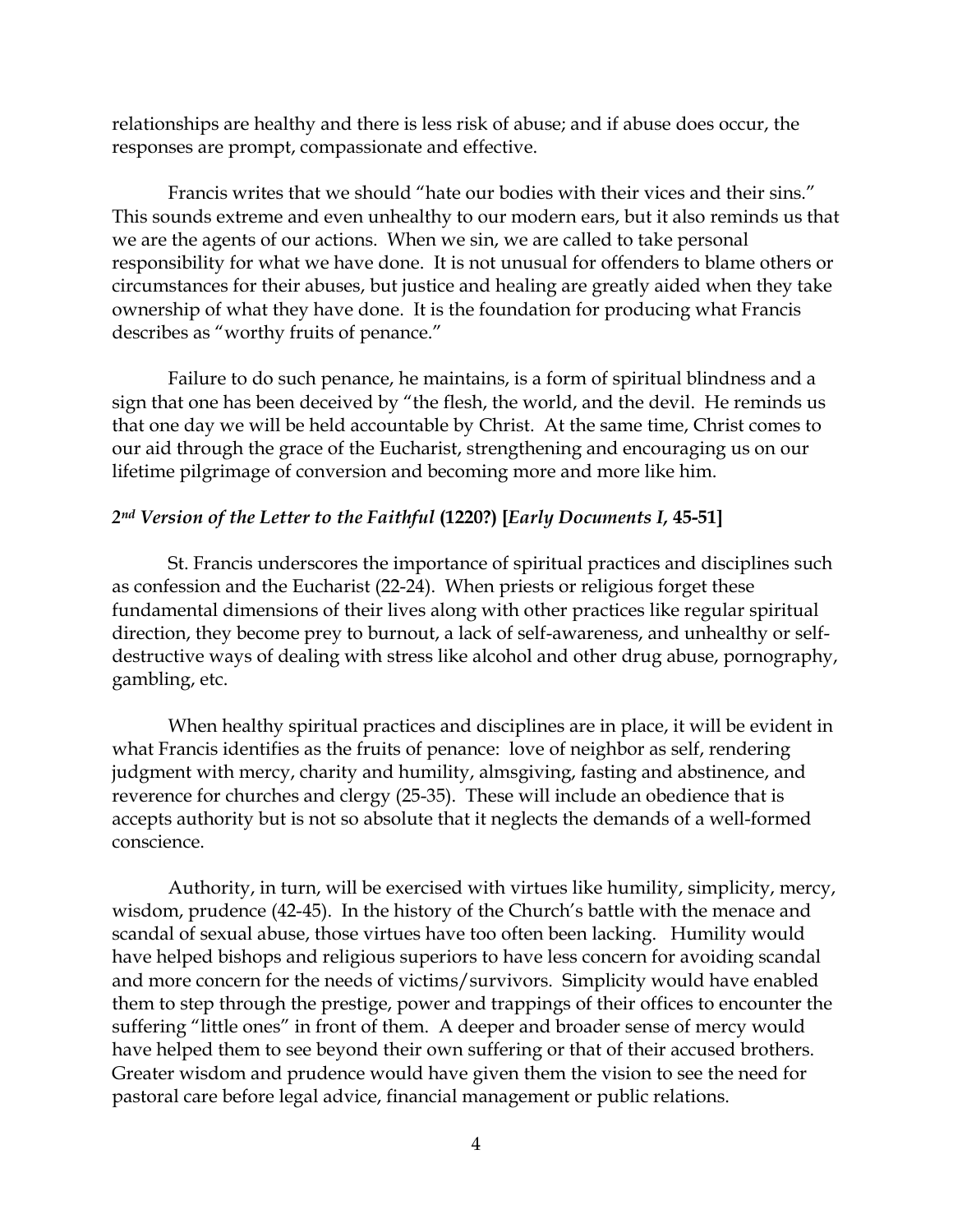Over the past fifteen to twenty years, those lessons of virtue have begun to take hold. In many places, the Church's efforts to prevent and respond to sexual abuse by priests and religious has changed. Those efforts are humbler and more pastoral, comprehensive, and respectful of the needs of victims/survivors. They place a greater emphasis on crisis prevention than crisis management. The lessons that the Church has learned, however, have been costly. They can be measured not only in the billions of dollars that have been spent in judgments, settlements and legal fees but also in empty pews and a loss of public confidence.

#### **Letter to the Clergy (Later Edition, 1220) [***Early Documents I,* **54-55]**

At first glance, this letter seems to have little to do with sexual abuse or any other concern beyond the liturgy. Here Francis laments "the great sin and the ignorance some have toward the most Holy Body and Blood of our Lord Jesus Christ and His most holy names and written words that consecrate his Body" (1). In particular, he decries the neglect of the Eucharistic vessels and linens and he observes that the Body of Christ is "left in many dirty places, carried about unbecomingly, received unworthily, and administered to others without discernment" (4, 5). Francis urges that the Body and Blood of Christ as well as the holy books should be moved from where they are neglected to "precious" and "becoming" places, respectively (11).

But here the *Poverello* is not writing as an obsessive liturgist. Instead, he applies what he came to understand about his encounter with the crucified Lord at San Damiano: rebuilding the Lord's Church is first a *spiritual* task, and as Vatican II reminded us, the "source and summit" of the Christian life is the Eucharist (*Lumen Gentium* 11, *Catechism of the Catholic Church* 1324).

*Lex orandi, lex credendi, lex vivendi:* the law of prayer, is the law of belief, is the law of life. Jesus, like the Old Testament prophets before him, called the people of his time to integrity between their worship inside the temple and synagogue and their behavior outside, especially toward their brothers and sisters who were poor, marginalized and suffering. We cannot treat the Eucharist and other liturgies where we encounter God casually without risking the loss of our sense of the sacred, which will inevitably extend to the people around us. If we treat God with a lack of reverence and even disrespect, what are the chances that we will do likewise with God's children?

In a similar way, if we are abusive and exploitative of other people, we cannot expect to come before God as if it doesn't matter. Performing religious rituals correctly while treating others horribly is at best a form of spiritual schizophrenia and at worst a terrible form of hypocrisy. It is no wonder that sexually abusing or exploiting a child or another vulnerable person in the name of God or behind a cloak of holiness or religious authority is especially damaging. It wounds a member of the Body of Christ down to their soul.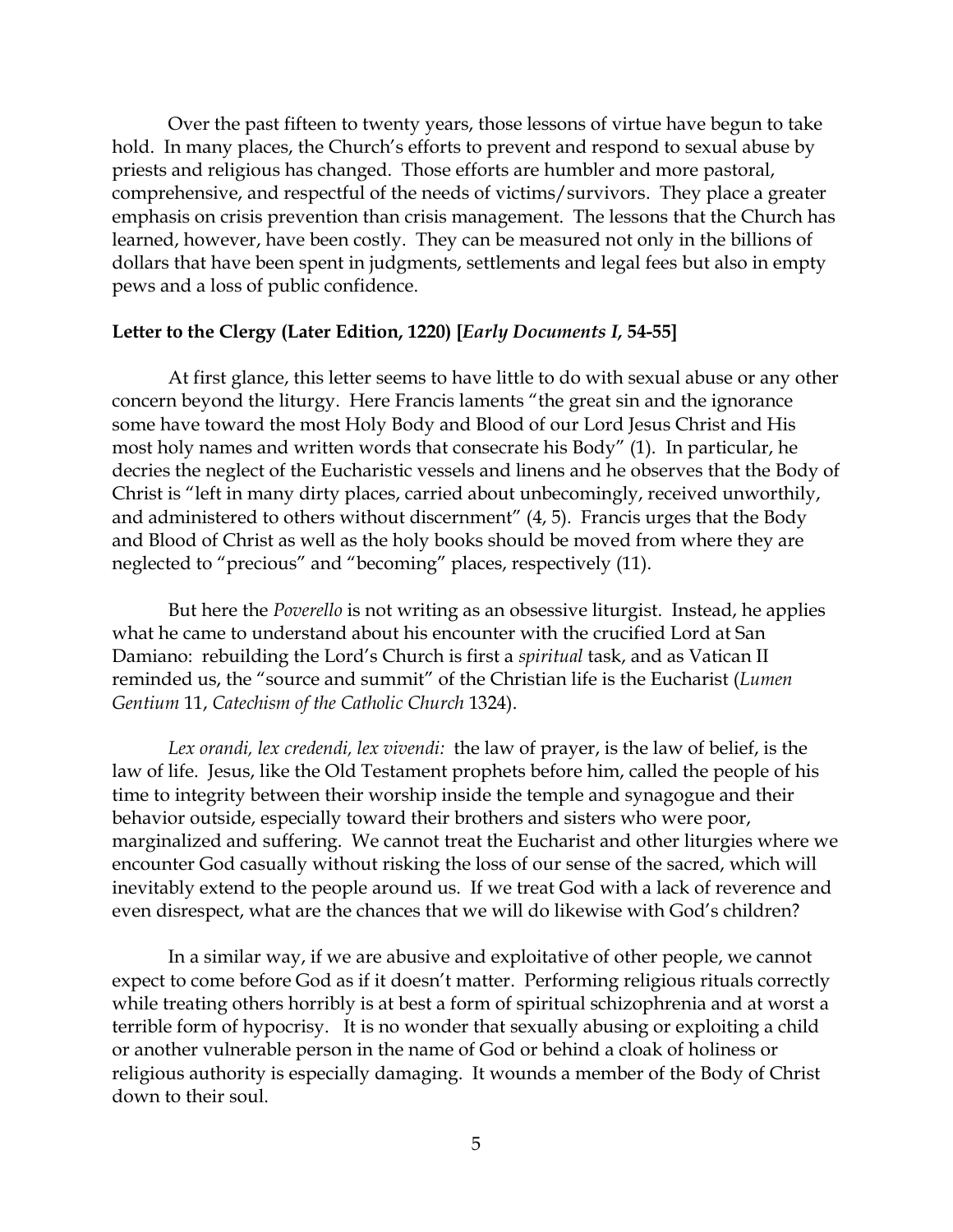# **First Letter to the Custodians (1220) [***Early Documents I,* **56-57]**

In this letter, St. Francis echoes many of the concerns he raised in the Letter to the Clergy. However, he adds an important admonition: "In every sermon you give, remind people about penance and that no one can be saved unless he receives the most holy Body and Blood of the Lord" (6). I suspect that few Franciscan preachers today are willing or able to follow the saint's urging! My experiences of priestly ministry over the past 26 years suggest that we much more comfortable proclaiming messages of grace and mercy than of penance and the necessity of receiving the Eucharist for salvation. Consequently, we can sometimes overlook the fact that, as sacraments, Penance and the Eucharist are themselves ways that people can experience that grace and mercy.

A life of penance includes much more than regularly going to confession, but for Catholics and especially for religious and priests, remembering that we are penitents keeps us grounded. I often use the Seven Deadly Sins (pride, anger, gluttony, envy, greed, sloth and lust) for my examination of conscience, but it would probably be even richer if I included my vows.

For example, regarding poverty:

- Does my pride prevent me from recognizing my weaknesses and sins and my need for God?
- Do I become angry when I don't get what I want or think that I need?
- Am I glutton for work, food, media, or the many other things that can distract me from prayer?
- Do I envy others, forget to consider how richly I am blessed, and thank God for those abundant blessings?
- Am I greedy for more and more of all the good things that I already have—material and immaterial—and fail to be content with the riches that I already possess?
- Am I slow or resistant to taking up things because I feel uncomfortable or fear that I will not do them well?
- Do I remember that chastity is in part a form of fasting and that is intended not to punish me but to free me for service to God and God's people as well as to realize more fully that I have a "hole in the soul" that only God and God's love can fill?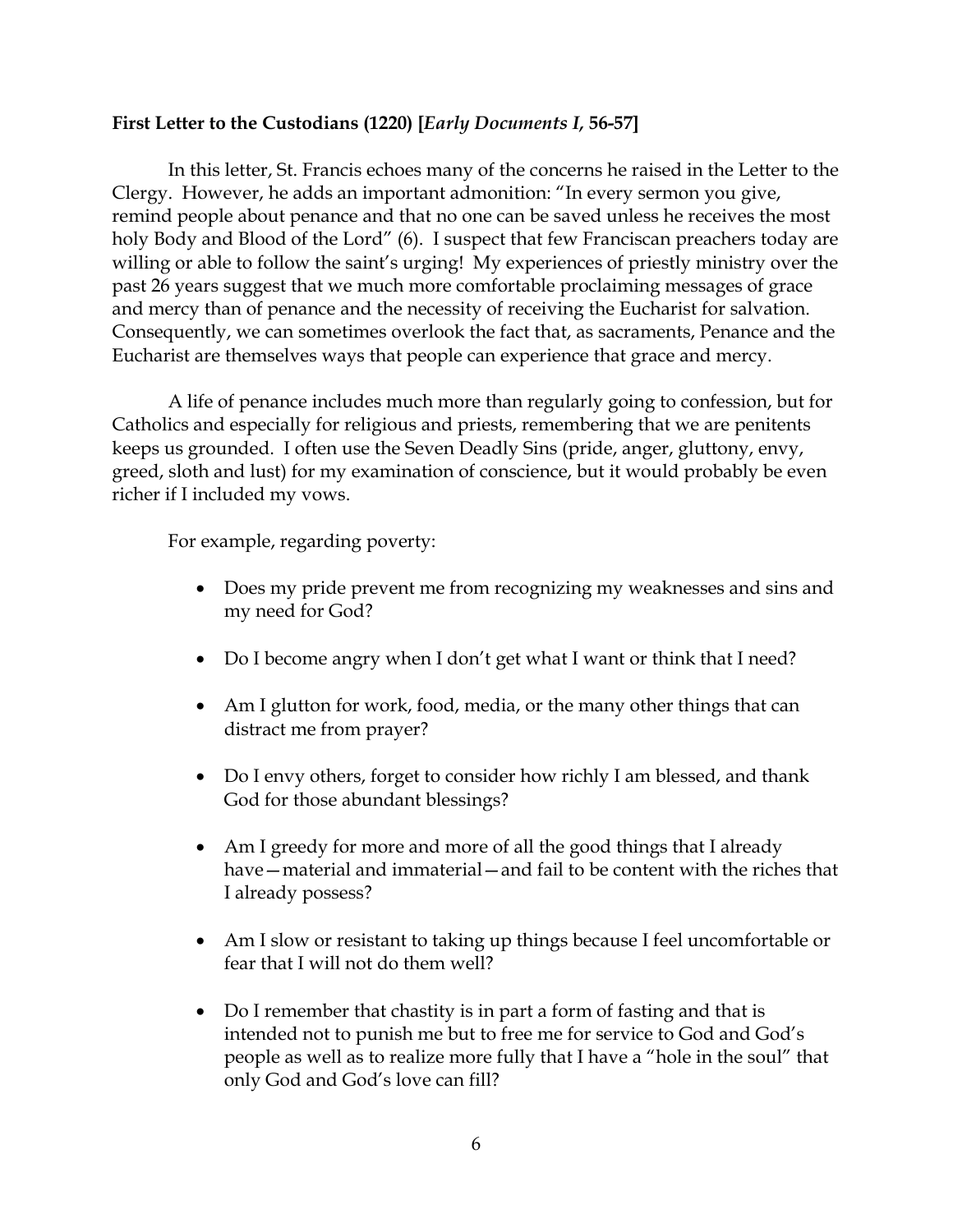### **Letter to the Rulers of the Peoples (1220) [***Early Documents I,* **58-59]**

In this brief letter, St. Francis reminds rulers to not be seduced or overwhelmed by "this world's cares and preoccupations" (3) and to be mindful that they will die one day and be held to account by the Lord (4-5, 8). He urges them to put aside those things and to "receive the most holy Body and Blood of our Lord Jesus Christ with fervor in holy remembrance of Him" and to thus set an edifying example for those subject to them (7).

We have witnessed in the past few years that some bishops seemed to be so overwhelmed by worldly cares and preoccupations that they operated more like corporate CEO's than pastors. They treated victims and survivors like litigants or claimants who needed to be processed rather than wounded brothers and sisters who needed pastoral care. Others were poor stewards of the resources entrusted to them, spending huge amounts of money on their own comforts or to influence or silence others. Pope Francis has pushed through reforms that are designed to make bishops more accountable for misfeasance or malfeasance in office, but they are only starting to be implemented.

### **Letter to the Entire Order (1225-1226) [***Early Documents I,* **116-121]**

This letter was written not long before St. Francis died, and it especially called the friars to obedience and the humility that is its foundation. "Persevere in discipline and holy obedience," he urges them, "and with a good and firm purpose, fulfill what you have promised Him" (10). Those who study priests, religious and others who have sexually abused minors have observed that they often lack those essential qualities of discipline and obedience. They believe that the rules that govern others do not apply to them. In some cases, they have "authority issues" while in others they are superficially obedient but use their compliance as a screen to prevent closer scrutiny of their behavior.

Continuing a theme from earlier letters, Francis also admonishes priests to celebrate the Eucharist with "purity and reverence," warning that those who treat it with contempt or indifference will face divine judgment (17-20). He also admonishes them to treat with reverence God's word and liturgical vessels and objects (34-37).

The Church has long taught that the validity of sacraments is not dependent on the holiness (or lack thereof) of those who administer them. But that does not diminish the responsibility of clergy to strive to conform their lives to better respect and reflect the mysteries they celebrate and the people of God whom they are called to serve.

Celebrating any sacrament, and especially the Eucharist, is a privilege. I have recently had an opportunity to reflect more deeply on this. Over the past year, our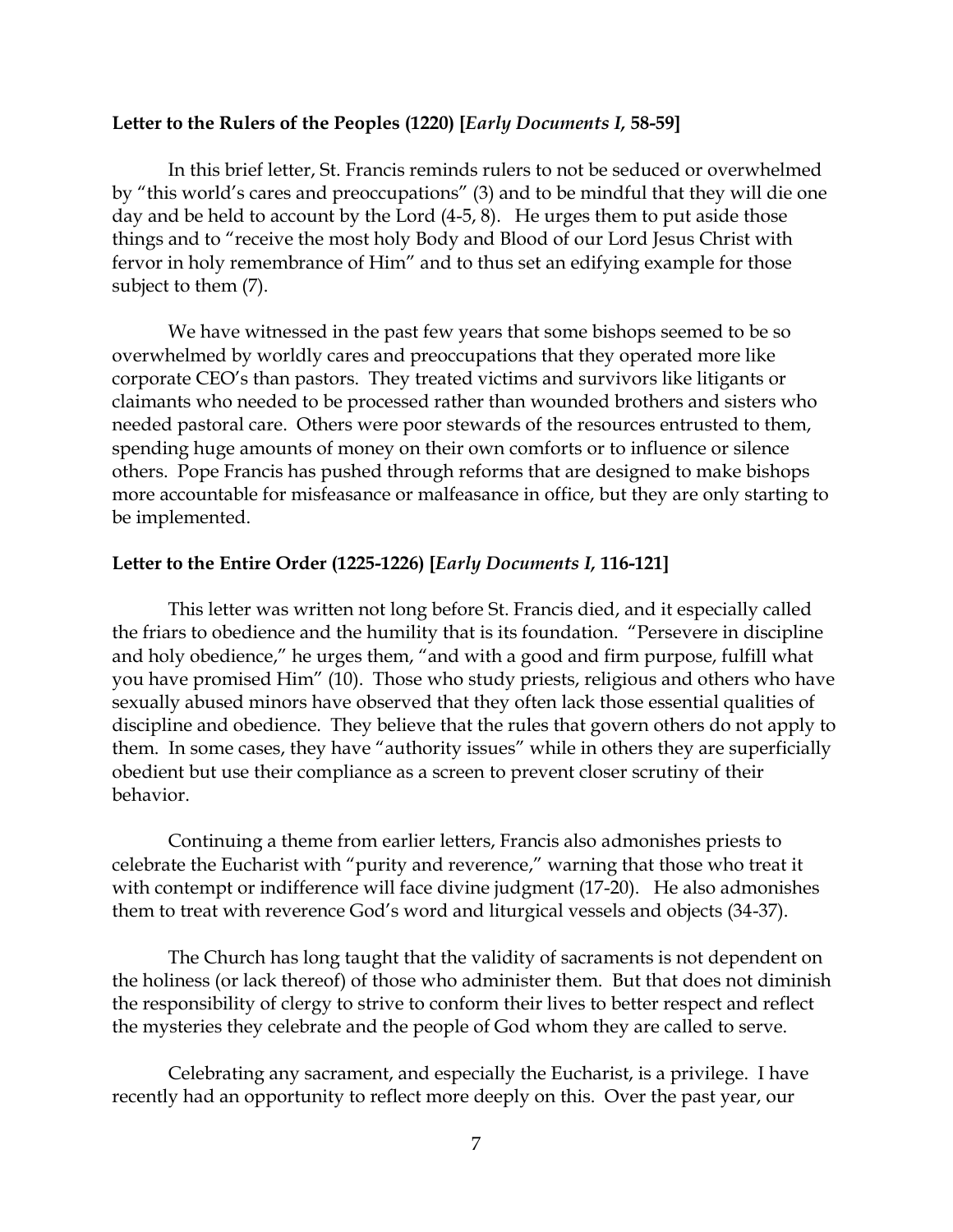Capuchin community in Chicago has been asked to assist at several parishes in addition to the one we staff. It has not been unusual for me to have four or five Sunday Masses. After the second one, particularly if I am tired, I am sometimes tempted to "just dial in" the next two or three. Those are the times that I must ask myself, "How would you celebrate this Mass if you knew it was the last one you would ever celebrate?"

The point here is not that there is a direct link between sexual abuse and the casual celebration of the sacraments, but rather that the sense of privilege that leads to the careless celebration of "these sacred mysteries" may also manifest itself in one's relationships in ministry, particularly with those who are most vulnerable. Serving at the altar and serving the people of God are not occasions of privilege. They are invitations to humility.

For Francis, the Eucharist itself was the literal embodiment of the poor and humble Christ and a manifestation not only of the Paschal Mystery but also the Incarnation:

O sublime humility! O humble sublimity! The Lord of the universe, God and the Son of God, so humbles Himself that for our salvation He hides Himself under an ordinary piece of bread!" (27).

In response to Christ's great humility, the brothers should themselves be humble and generous, holding back nothing of themselves (28-29). They should celebrate one Mass and only one Mass each day wherever they are as a sign of their unity and humility (30-33). This sign of their brotherhood would be a contrast to a multiplication of individual Masses which could emphasize the status and privileges of the brothers who were also clerics.

Francis closes this letter by begging forgiveness for his sins and nonobservance of the Rule (38-39) and offering this extraordinary prayer:

Almighty, eternal, just and merciful God, give us miserable ones the grace to do for You alone what we know you want us to do and always to desire what pleases You. Inwardly cleansed, interiorly enlightened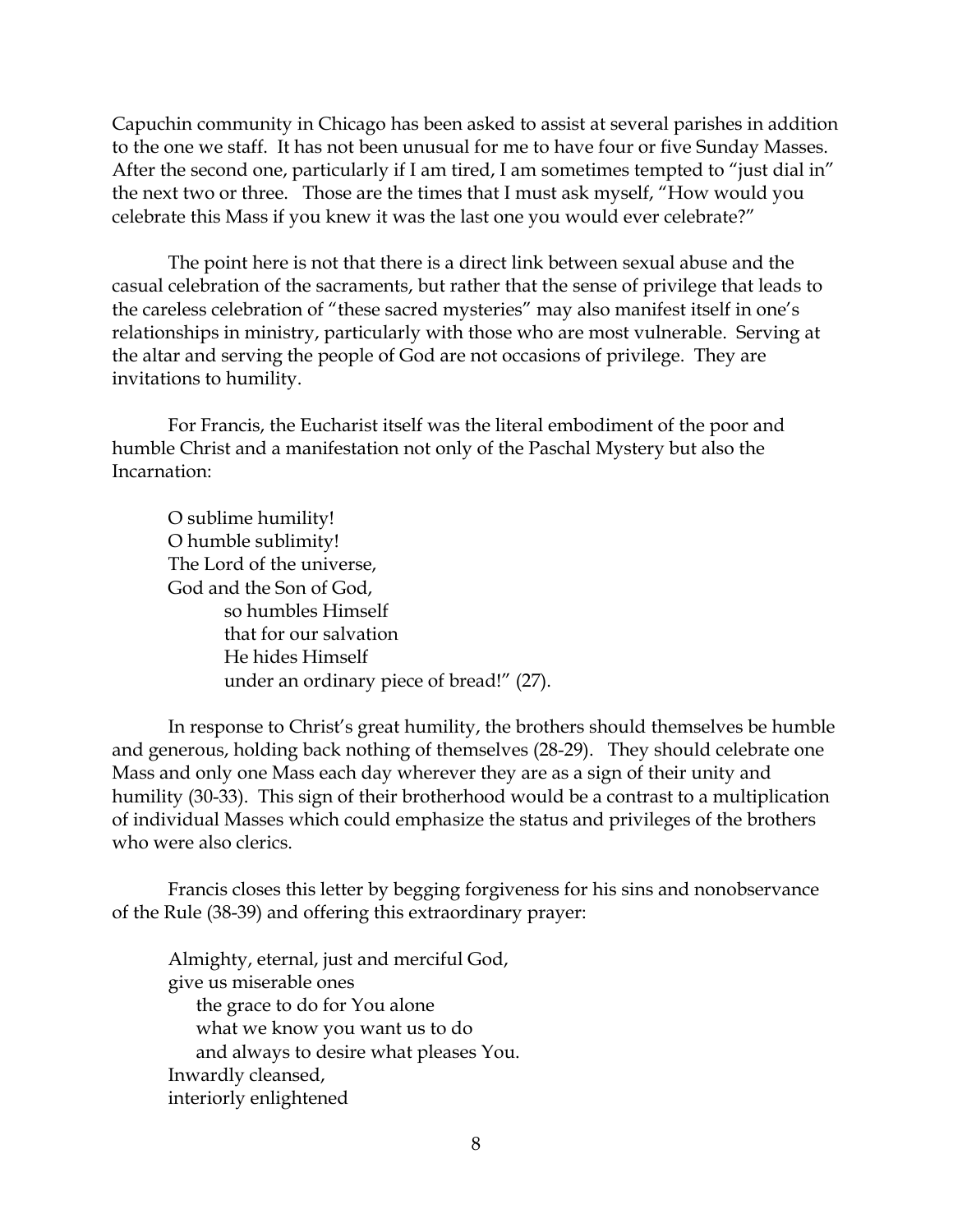and inflamed by the fire of the Holy Spirit, may we be able to follow in the footsteps of Your beloved Son, our Lord Jesus Christ, and by Your grace alone, may we make our way to You, Most High, Who live and rule in perfect Trinity and simple Unity, and are glorified God almighty, forever and ever. Amen (50-52).

### **The Testament (1226) [***Early Documents I,* **124-127]**

Francis wrote his *Testament* three years after the Holy See had given final approval to the Rule and after he had surrendered governance of the Order to others. He wanted to remind them of his vision and to impress upon them his vision of their common life and ministry.

Francis insists that this *Testament* is not "a new Rule," and it should be read literally and without gloss or any further elaboration or interpretation (35-39). He recalls that that he began to do penance when God led him among lepers, even when it was "bitter" for him to see them, and he "showed mercy" to them (1-2). Conversion is a process of transformation. Bitterness becomes sweetness, and delay is part of the process (3). This is sometimes forgotten when people analyze the history of the Church's response to the crimes and scandals of sexual abuse. Given the tremendous suffering and other costs involved, that reaction is very understandable.

Conversion, especially the conversion of institutions and cultures, requires time and sustained effort. We live in a world that is becoming increasingly impatient and insistent upon instant or short-term gratification. Our electronic devices—mobile phones, tablets, laptops, etc.—can help inform us and improve our communication, but they can also be distractions. We order things online because we want them more cheaply and without the inconvenience of going to a store. Yet we also want them now or next-to-now. Commitment to institutions and organizations is waning in many parts of the West not only because people are disappointed but also because they do not want to be bothered by the messiness that often comes with working with others.

Coming to embrace the leper who is not only in front of us but also within us is something that few of us will do readily. We would rather avoid it. The Church, particularly our leaders, tried to avoid the leprosy of sexual abuse for many years until a combination of media scrutiny, litigation and public outrage forced us to do so.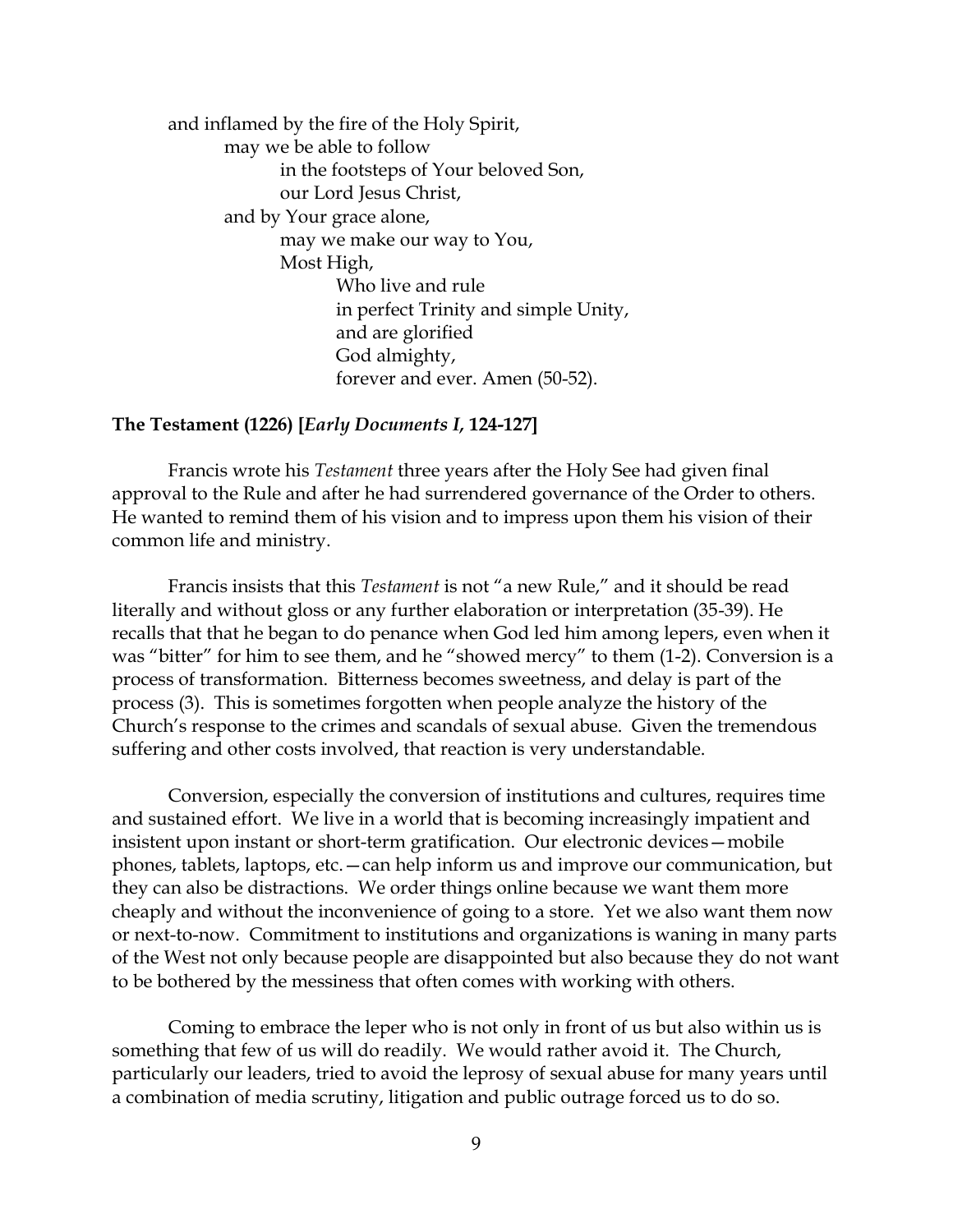In this process, priests and religious have also sometimes become lepers—objects of fear, derision and suspicion. Yet St. Francis had a reverence for priests that was unswerving because of their role in the Eucharist and in proclaiming the word of God. He did not want "to consider any sin in them because I discern the Son of God in them" (9). He urged a similar reverence for theologians and ministers of the word because of their role in sharing "spirit and life" (13). At the same time, he continued to express concern about ensuring that the things necessary for the celebration of the Eucharist and the word of God be kept in proper places (10-12).

Was this a form of medieval misdirection or denial? No. Francis was as aware as anyone of the sins and shortcomings of priests, other ministers and religious, including himself and his own brothers. Yet in Francis' eyes their sacred roles elevated them—not because of who they were but rather *because of who God is* and what God has chosen to do through such imperfect instruments.

As Francis prepares to close his *Testament,* he insists that he received directly from the Lord how he should live "according to the pattern of the Holy Gospel" (14). This pattern is in a simple and humble life and includes:

- Having few clothes;
- Divestment of personal possessions prior to entering the Order;
- Praying the Office;
- Being "simple and subject to all" (19);
- Honest, manual work—paid or unpaid—with recourse to "the table of the Lord" (begging door-to-door);
- Owning no real property (houses or land); and
- Obedience to the Minister General and guardian ("captive in his hands").

These remain the pattern for religious life today, including in my own Capuchin Order. They help to foster the virtues of humility and self-sacrifice and to foster the itinerancy and freedom that are necessary to give ourselves to the Lord and his mission. They involve a surrendering of control, including the control of others that can lead to abuses of power.

### **The Admonitions (undated), [***Early Documents I,* **128-137]**

Francis' *Admonitions,* like his *Testament,* contain a variety of themes that summarize rather than synthesize the elements of his life of penance that so captured the hearts and imaginations of the thousands of men and women who followed him in following Christ. Many of these are applicable to the crisis facing the Church today and our need for reform.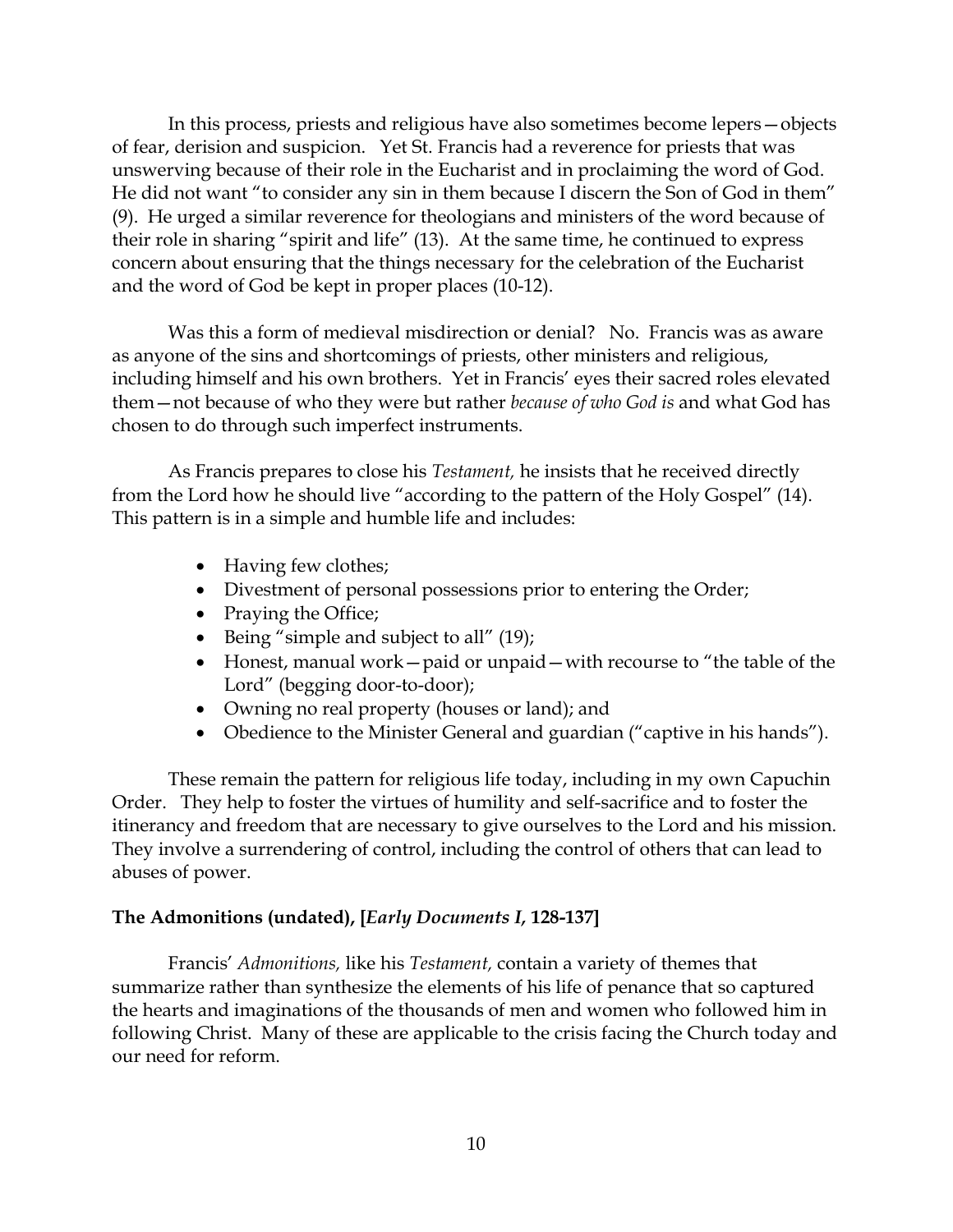Disobedience, the sin of Adam, is rebellion against God and his will and will/should be punished (II:1-5). We all need to be accountable to others in order to keep our own wills in check, and accountability is a form of obedience. This is true regarding one's religious superiors, e.g. a provincial minister or bishop, but it is equally true regarding many of the newer systems and bodies that have emerged in the wake of the sexual abuse crisis. While review boards, for example, are generally considered advisory, to be most effective they need to be vested with a strong degree of authority and their recommendations granted a high degree of deference, particularly because of their expertise.

Obedience is a form of evangelical renunciation. One should be obedient to a prelate in all things, Francis maintains, unless he cannot do so in conscience. In that case, for the sake of the unity of the fraternity, he should be willing to accept persecution or punishment. One must avoid using conscience as a pretext for self-will (III:1-10). This admonition applies where there is a finding that an allegation against a cleric or religious is deemed credible and/or substantiated and the accused maintains his innocence and/or refuses to accept the decision and its consequences. While it is important to safeguard the rights of individuals in the Church, such resistance can sometimes lead to grave divisions in a diocese or religious community and undermine its pastoral activities.

The model of leadership that Francis chooses is Jesus washing the feet of his disciples (IV: 1-3, see John 13:1-20). Whatever power that I have as a priest or religious is invested, delegated or derivative. In other words, it is not really mine and I am called to exercise it in a spirit of stewardship and service. Sexual abuse is, among other things, fundamentally an abuse of power.

Because nothing we have, even our gifts and talents, belongs to us, we can boast in nothing except our weakness and carrying the cross of Christ each day (V:1-8). When God does something good through a true servant, he should not exalt himself but rather grow in humility (XII:1-3). The Good Shepherd bore the cross to save his sheep (the saints), and they followed his example. It is shameful, Francis observes, that we merely glory in recounting what the saints have done rather than following their example and, ultimately, the example of Jesus (VI:1-8).

Following the letter of the law, Francis insists, is not enough. It must be integrated with and elevated by the Spirit, which gives life to the letter (VII:1-4). Following laws, regulations, charters, norms and codes of conduct and observing the bottom line is good, but we are called to something greater and deeper. Changing our behavior is important in our efforts to protect and be just to the vulnerable, but it is only a beginning. We need to change our attitudes and how we view ourselves and our roles. Many commentators, including and especially Pope Francis, have found clericalism at the heart of the sexual abuse crisis. Until we are ready to address this and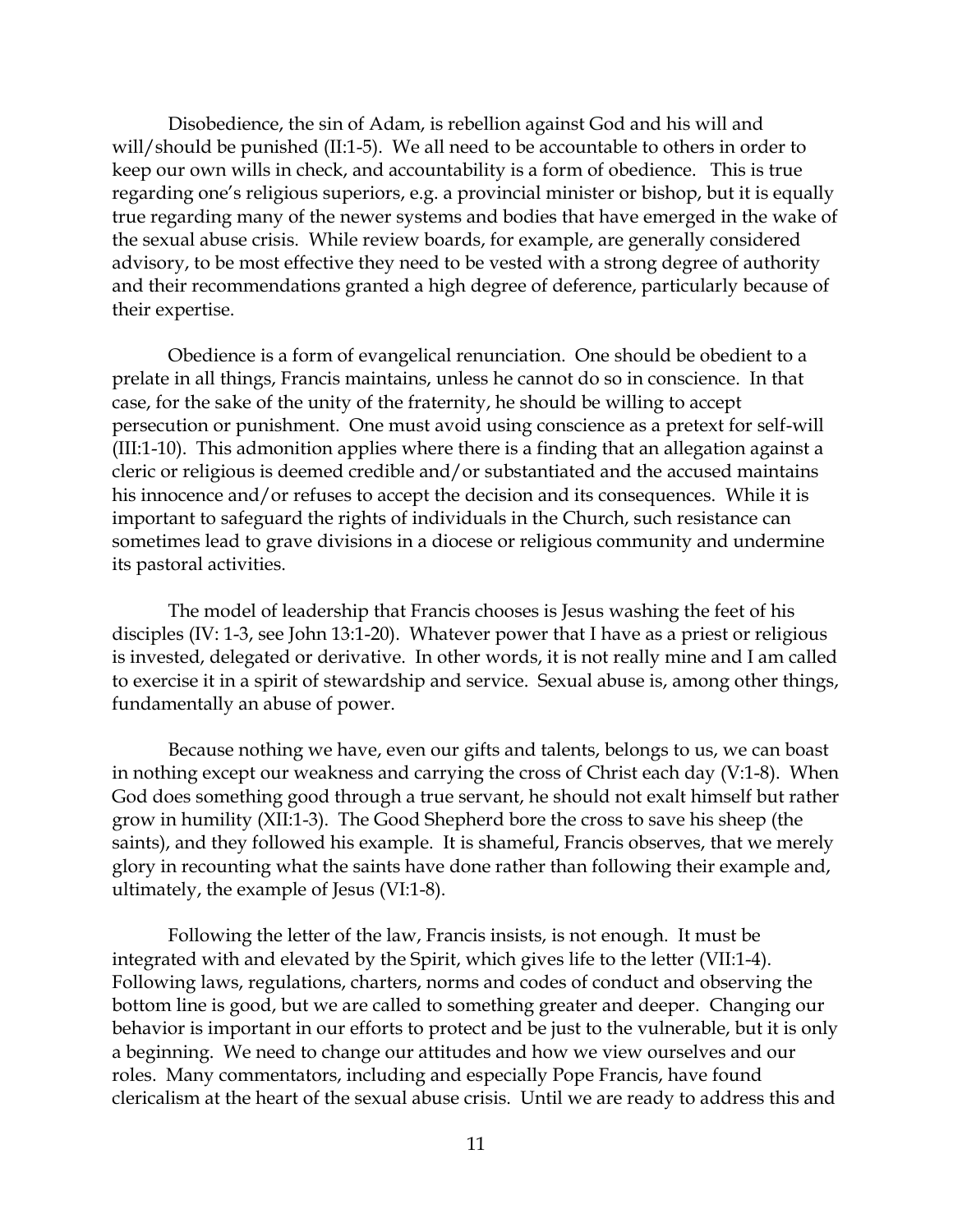other cultural issues in the Church, it will be hard to make the changes that are necessary to avoid further prolonging the crisis or, God forbid, allowing it to reemerge.

Francis insists that envy of the good that a brother does or says through the grace of God is to commit the sin of blasphemy against the Spirit of God that is the source of those good things (VIII:1-3). Envy is a particular problem for those with narcissistic tendencies. They insist that they must be the center of attention and power and believe that any affirmation that others receive is designed to diminish them.

We are called to look past or through injuries done to us by others and instead to pay attention to our own sins. This is especially strong when directed to those who are sick, vulnerable and can't reciprocate (IX: 1-4, XXIV, XXV). We should not grow disturbed or angry at another because of their sins but instead treat them with charity  $(XI:1-4)$ .

One of my regrets as a provincial leader was that I sometimes allowed my own anger, shame or secondary trauma to overwhelm me when confronting and disciplining brothers who had committed sexual misconduct. While they needed to be held accountable for what they did, I needed to be more sensitive to their suffering and loss.

We can master the enemy, Francis maintains, by minding and taking responsibility for what we do with our own bodies  $(X:1-4)$ . There seems to be a fairly strong correlation between sexual misconduct by clergy and a lack of self-care, including overwork, alcohol and drug abuse, and a sense of entitlement.

True peacemakers preserve peace of mind and body out of love for Christ even in times of suffering (XV:1-2). It is difficult to stay grounded and focused in times of crisis. There are so many ways that one can be distracted or discouraged. Keeping our eyes and hearts fixed on Jesus and the gospel helps to root us in the Paschal Mystery, where we can recall that even the most excruciating and seemingly final suffering and death are not the end of the story.

Following in the footsteps of Jesus, a friar or minister is self-abnegating, generous, and does not allow his ego to be inflated by compliments or exaltation by others. He is willing to step down from positions of authority in a true spirit of service. He is as humble toward those over whom he has authority as toward those who have authority over him. He is willing to confess, express contrition and do penance for his own offenses (XVII:1-2, XIX:1-4, XXIII:1-3).

In the context of the abuse crisis, he is above all *accountable* to himself, to others and to God. He is not only willing to step down from any pedestal that others may have created for him, he is also unwilling to be placed on one while allowing it to decay and collapse from lack of use. He supports others in their weakness, as he would want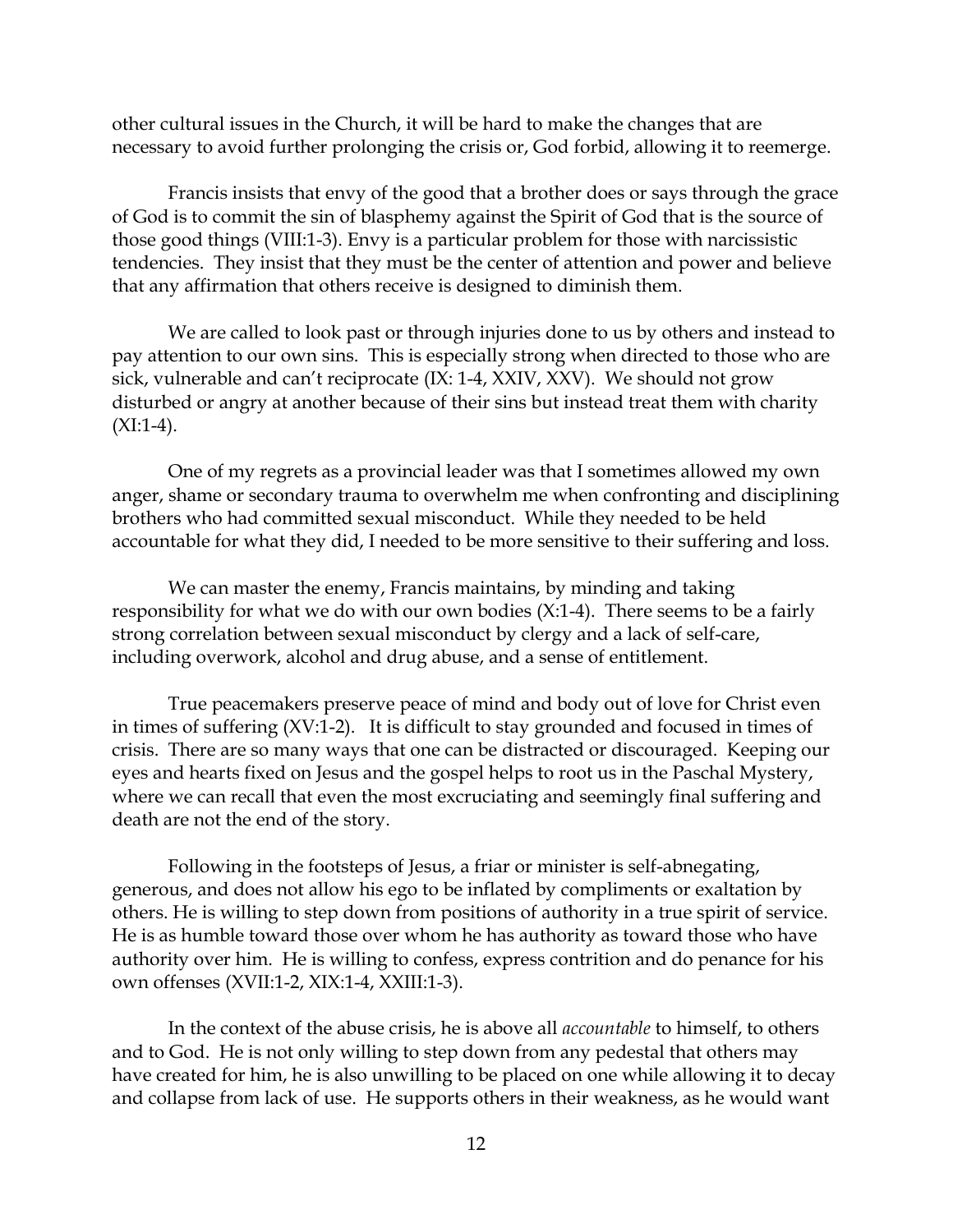to be supported. He returns everything good to God without reservation or holding things back (XVIII:1-2). He chooses his words carefully and will more often reveal God's working in him by his behavior rather than by his words, especially when the latter bring a reward (XXI:1-3).

St. Francis calls blessed those religious who endure accusation, discipline and reprimand with respect, humble submission, and a willingness to make amends. Even when accused falsely or erroneously, they are not too quick to excuse themselves (XXII:1-3). Many priests and religious with good reason feel as if they have the proverbial targets on their backs. Placed on pedestals only a few generations ago, they are now distrusted and, in some places, even mocked.

It seems unfair, but it also appears to be a necessary part of a movement toward greater accountability, particularly to the laity but also to our bishops and religious superiors as well as their brother priests and religious. Over the past year, Pope Francis has also introduced measures to create a higher degree of accountability for bishops who have failed in their responsibilities (see Andrea Tornielli, "New Norms in the Church Against Those Who Abuse or Cover Up," *Vatican News,* May 9, 2019, [https://www.vaticannews.va/en/pope/news/2019-05/pope-francis-motu-proprio](https://www.vaticannews.va/en/pope/news/2019-05/pope-francis-motu-proprio-sex-abuse-clergy-religious-church.html)[sex-abuse-clergy-religious-church.html\)](https://www.vaticannews.va/en/pope/news/2019-05/pope-francis-motu-proprio-sex-abuse-clergy-religious-church.html).

Having emphasized greater discipline and accountability, St. Francis still insists on honoring the clergy even when they sin, because of the role that they have in the Eucharist (XXVI:1-4). It is a reminder that our worthiness is ultimately rooted in the God in whose image we are created and to whom we will all ultimately render an account of our lives. A good friar, St. Francis, continues, is willing to store the good in his heart rather than reveal it to others for the sake of a mere reward (XXVIII:1-3). While the Church has in many respects made tremendous progress in the protection of minors and responding to sexual abuse, we must also acknowledge that this is also part of a process of conversion. It requires consistent attention and humility.

St. Francis closes his *Admonitions* with what could be a pithy examination of conscience (XXVII:1-6). It is also a reminder that the most effective and lasting way to avoid vice and sin is to cultivate virtue.

> Where there is charity and wisdom, there is neither fear nor ignorance. Where there is patience and humility, there is neither anger nor disturbance. Where there is poverty with joy, there is neither greed nor avarice. Where there is rest and meditation, there is neither anxiety nor restlessness. Where there is fear of the Lord to guard an entrance,